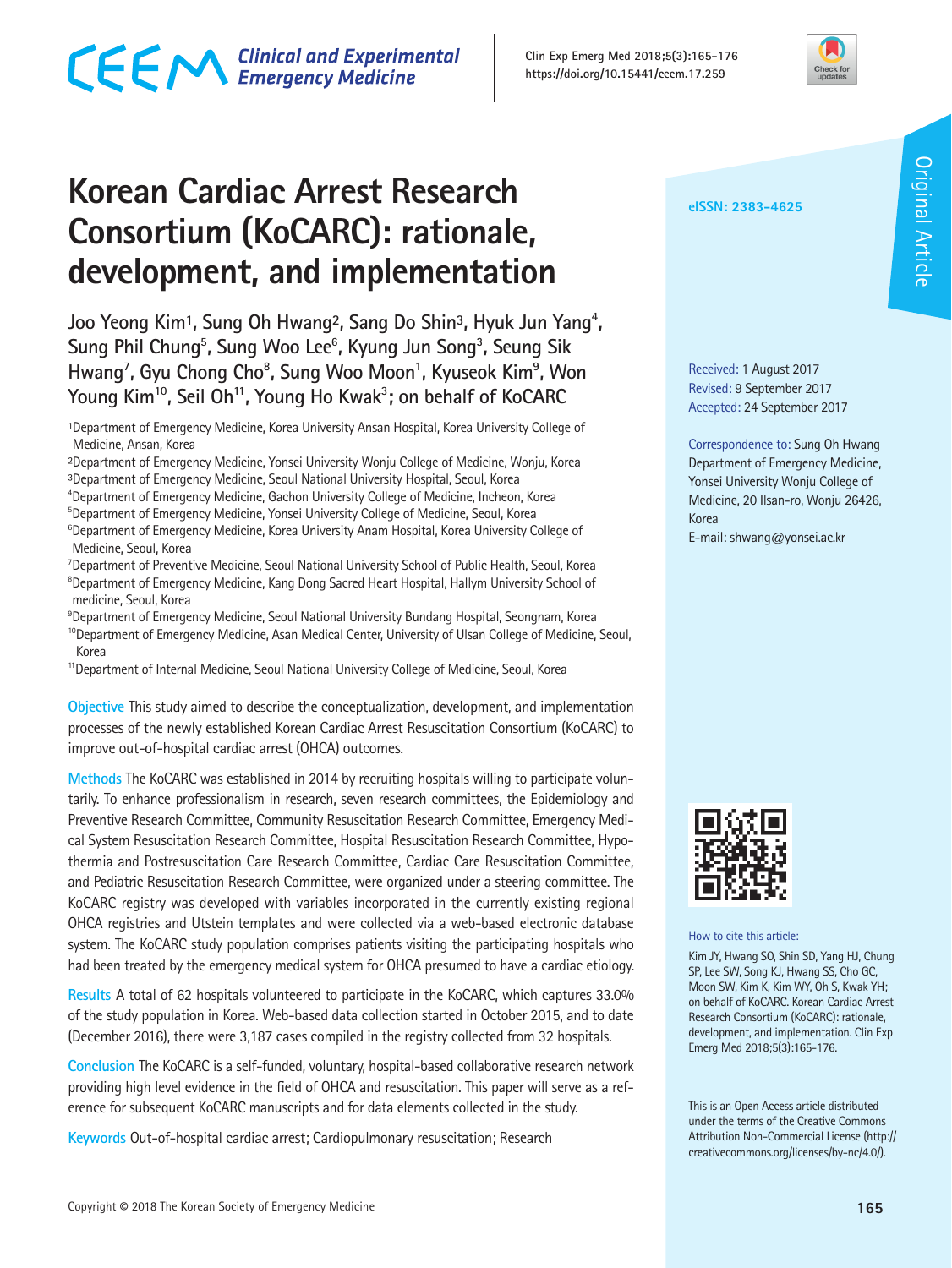## **Capsule Summary**

### **What is already known**

*A regional research network and registries have been established to collect and pool data as a platform to produce evidence-based practices, to conduct large community or system-based intervention trials, and ultimately to produce meaningful research affecting policies in the area of out-of-hospital cardiac arrest resuscitation.*

### **What is new in the current study**

*In Korea, a hospital-based collaborative research network, the Korean Cardiac Arrest Research Consortium (KoCARC), was organized with 62 hospitals participating voluntarily. The aim of the KoCARC is to coordinate various research studies conducted on out-of-hospital cardiac arrest resuscitation, to strengthen the cooperative effort in these studies, and to provide a stable data collecting system to all participating researchers.*

## **INTRODUCTION**

Out-of-hospital cardiac arrest (OHCA) is a major public health burden with a global average incidence among adults of 55 OHCAs per 100,000 person-years and an average survival rate of 7%.<sup>1</sup> In Korea, the survival rate is 3.0% with a good neurologic recovery rate of 0.9%, which is lower than the global rate.<sup>2</sup> For over 30 years, various efforts have been made to predict OHCA risk and outcome,3,4 but survival still varies between countries.5,6 In Korea, the trend of resuscitation performance and outcome was significantly different from urbanization levels.<sup>2</sup> A missing link in the chain of survival exists and implementation of evidence-based practice to identify and strengthen the missing link is necessary.

Regional registries, such as the Cardiac Arrest Registry to Enhance Survival,<sup>7</sup> the Canadian Ontario Prehospital Advanced Life Support network,<sup>4</sup> and the Resuscitation Outcomes Consortium (ROC)8 from North America have produced meaningful research affecting policies in the area of OHCA resuscitation. The Pan-Asian Resuscitation Outcome Study<sup>5</sup> was established to derive best practices in the Asian region despite limited resources and heterogeneity across systems. The key property of these registries is the collection and pooling of data as a platform to produce evidence-based practices.

Considering limitations in sample size and resources needed for community- or system-based intervention trials, the concept of a large-scale collaborative research network has emerged. This research network-based registry enables researchers to analyze the risk and predictors of survival of OHCA and helps implement evidence-based strategies in resuscitation.

The aim of this article was to describe the conceptualization, implementation processes, potential benefit, and future plans for a newly established Korean resuscitation research network to improve OHCA outcomes.

## **METHODS**

### **Background and process**

The Korean Cardiac Arrest Resuscitation Consortium (KoCARC) is a collaborative research network developed to coordinate various research studies in the field of OHCA resuscitation and to strengthen the cooperative effort in conducting these studies. It was organized in 2014 by recruiting hospitals willing to participate voluntarily. In addition to emergency medicine, the KoCARC is expanding its research collaboration to include cardiology, preventive medicine, and epidemiology. To enhance the professionalism and effectiveness in research, seven research committees, the Epidemiology and Preventive Research Committee, Community Resuscitation Research Committee, Emergency Medical System Resuscitation Research Committee, Hospital Resuscitation Research Committee, Hypothermia and Postresuscitation Care Research Committee, Cardiac Care Resuscitation Committee, and Pediatric Resuscitation Research Committee, have been organized. In addition, the Data Safety and Monitoring Board Committee was organized to provide data quality management and the Security and Ethics Committee to oversee security and ethical issues in the research. Monthly meetings of the interdisciplinary steering committee, consisting of the consortium chair, steering committee chair, each research committee chair, and secretariat, are held to approve the proposed research agendas, support the research, manage the data-collecting system, and mediate between hospitals participating in multicenter trials. The organization of the KoCARC is shown in Fig. 1.

### **Consensus building**

From December 2014 to September 2015, the Steering Committee developed the KoCARC registry data elements and definitions. The committee identified a comprehensive list of variables, performed consensus surveys, and identified the variables as core or supplemental. Core variables were confirmed via surveys at all partici-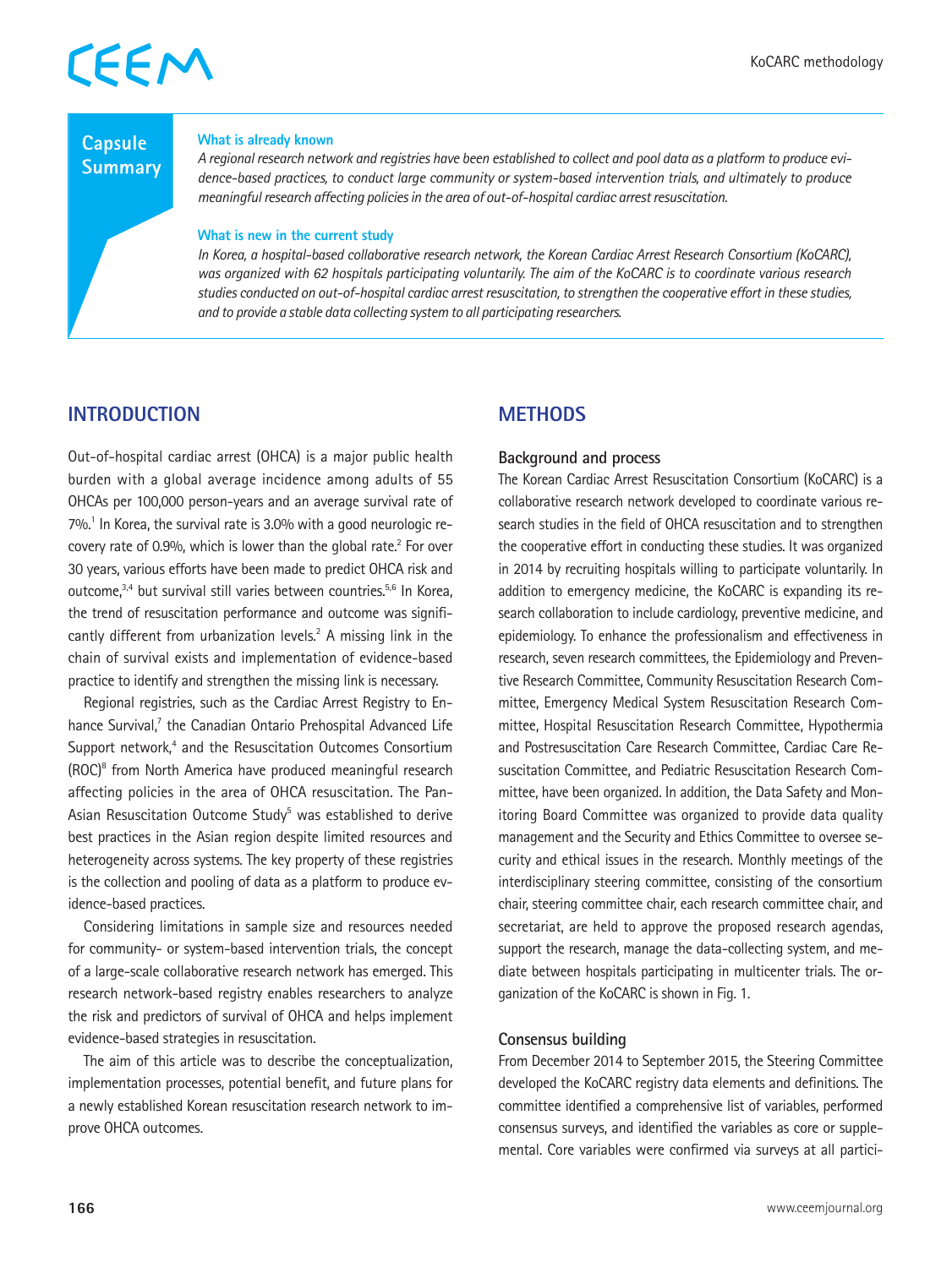# EEM



**Fig. 1.** Organization of Korean Cardiac Arrest Resuscitation Consortium.

pating hospitals asking about the feasibility of collecting the data. Definitions and response options were developed for each variable incorporated in the currently existing regional OHCA registries, national OHCA registry, and the Utstein templates<sup>9</sup> to achieve uniform reporting. The KoCARC registry is a data-collecting system composed of OHCA risk and prognostic factors developed to provide a platform for research conducted in the KoCARC.

## **RESULTS**

### **Concepts of the KoCARC**

The KoCARC is a hospital-based collaborative research network comprising multiple research committees on the platform of the KoCARC registry. It was developed to enhance the effectiveness and professionalism of research to produce evidence to strengthen the chain of survival.

### **Implementation processes**

*Registry data and collection protocol*

### Inclusion/exclusion criteria

The KoCARC registry was designed to include patients with OHCA transported to the participating emergency departments (ED) by emergency medical services (EMSs) with resuscitation efforts and

Clin Exp Emerg Med 2018;5(3):165-176 **167**

patients who had a medical etiology identified by emergency physicians in each ED. The registry excluded OHCA patients with a terminal illness documented by medical records, patients under hospice care, pregnant patients, and patients with a previously documented 'Do Not Resuscitate' card. OHCA of definite nonmedical etiology, including trauma, drowning, poisoning, burn, asphyxia, or hanging, were also excluded. For patients younger than 19 years (age range defined as pediatric by the Korean Pediatric Society), OHCA patients transported to an ED by any method and with any etiology were included in the registry.

### Data collection and quality assurance

Data are collected via a standardized registry form and entered into a web-based electronic database registry. Outliers or incorrect values are primarily filtered by this data entry system. Furthermore, each participating ED has a designated local research coordinator who is responsible for ensuring the accuracy of the data and verifying records. To maintain personal confidentiality, no patient identifiers appear on the website and each case is assigned a unique identifier based on the ED.

The quality management committee (QMC), consisting of emergency physicians, statistical experts, local research coordinators, and investigators in each ED, is organized before joining the proj-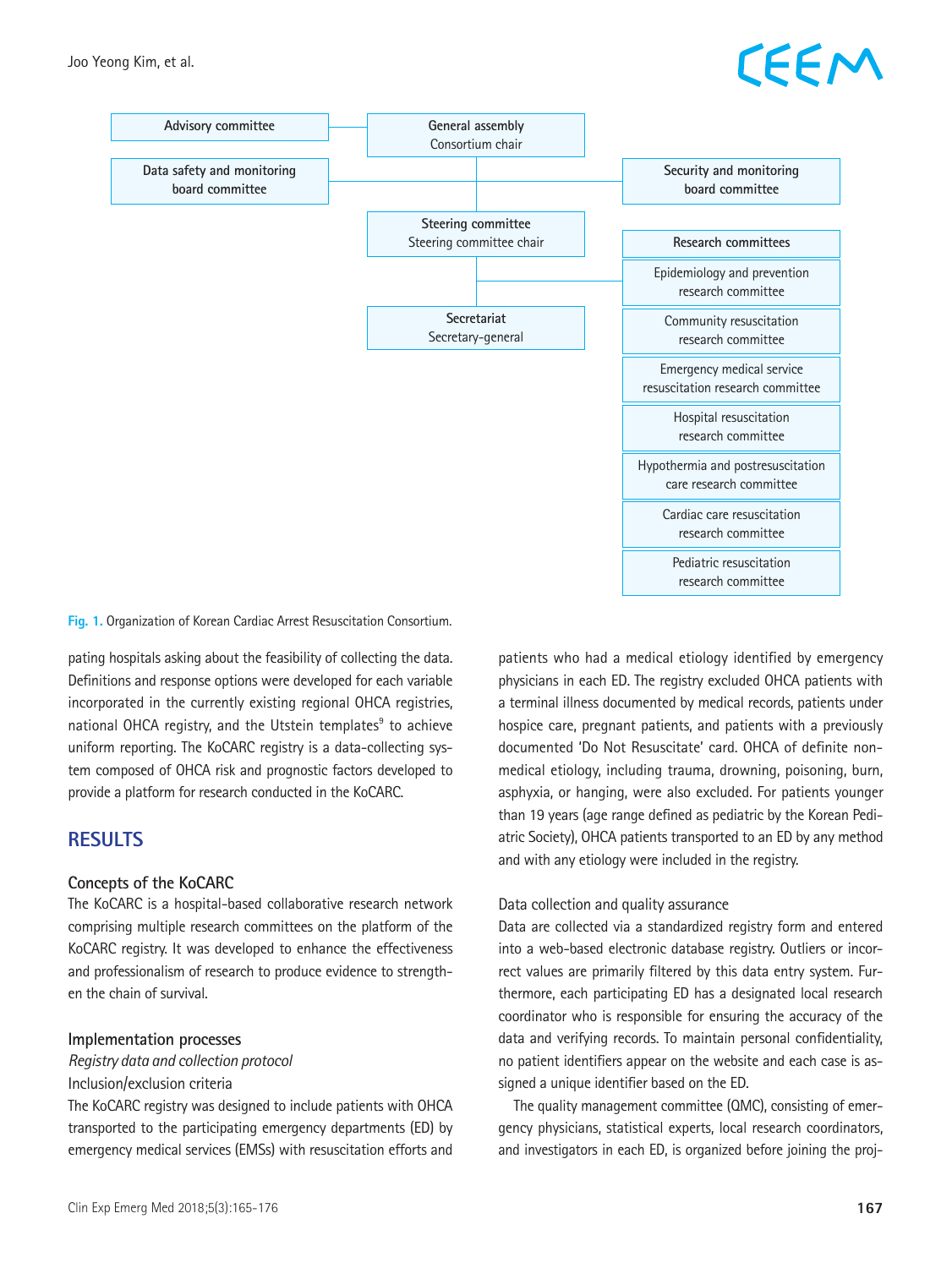ect. The data dictionary and protocol for data entry were distributed to site coordinators before the actual data collection. The QMC quality assurance plan includes checking completeness and consistency of mandatory fields as well as checking for inbuilt validation rules that cross-check data fields. In addition, the QMC provides feedback regarding quality management processes to the research coordinators and investigators at the quarterly meetings. The research coordinator consults the QMC via e-mail for clarification

|  |  | Table 1. KoCARC core variables by outcome and research field |  |  |  |
|--|--|--------------------------------------------------------------|--|--|--|
|--|--|--------------------------------------------------------------|--|--|--|

| KoCARC core variable                                                             |  |
|----------------------------------------------------------------------------------|--|
| Patient information and outcome                                                  |  |
| Date/time of ED visit                                                            |  |
| Age/sex/name (initials)/date of birth                                            |  |
| ED direct visit or transfer from other hospital                                  |  |
| Result of ED resuscitation                                                       |  |
| Result of ED disposition                                                         |  |
| Date/time of resuscitation withdrawal                                            |  |
| Date/time of any ROSC/sustained ROSC/ED death/ED discharge/admission             |  |
| Mental status at admission                                                       |  |
| Result of disposition after hospital discharge                                   |  |
| Result of neurologic recovery at hospital discharge                              |  |
| Result of survival/neurologic recovery at 6 months from cardiac arrest           |  |
| Date/time of hospital discharge/death after admission                            |  |
| Epidemiology and preventive medicine                                             |  |
| Family history of sudden cardiac arrest/acute coronary syndrome/                 |  |
| cerebrovascular accident/arrhythmia                                              |  |
| Smoking history/alcohol consumption history and frequency                        |  |
| Medical history of hypertension/diabetes/dyslipidemia and treatment              |  |
| Community resuscitation                                                          |  |
| Date/time of incident                                                            |  |
| Witness and by whom                                                              |  |
| Arrest location                                                                  |  |
| <b>Bystander CPR/AED</b>                                                         |  |
| Public AED rhythm                                                                |  |
| <b>EMS</b> resuscitation                                                         |  |
| Date/time of call received at dispatch center/ambulance arrived at scene/        |  |
| ambulance left scene                                                             |  |
| First EMS ECG rhythm                                                             |  |
| Advanced airway/drug used by EMS/EMS defibrillation                              |  |
| ROSC at scene                                                                    |  |
| Date/time of EMS defibrillation/return of spontaneous circulation at scene       |  |
| Hospital resuscitation                                                           |  |
| Return of spontaneous circulation at initially visited hospital (if transferred) |  |
| Date/time of return of spontaneous circulation at initial hospital visit         |  |
| (if transferred)                                                                 |  |
| Initial ECG rhythm on arrival at ED                                              |  |
| Amount of epinephrine used until cessation of resuscitation/sustained ROSC       |  |
| Number of defibrillations performed in ED                                        |  |
| Requested/performed ECMO                                                         |  |
| Provided mechanical CPR/ETCO2 monitor                                            |  |

### **Table 1.** Continued

| KoCARC core variable                                                            |
|---------------------------------------------------------------------------------|
| Hypothermia and postresuscitation care                                          |
| Inotropes administered                                                          |
| Reperfusion therapy performed (including date/time)                             |
| Thrombolysis performed (including date/time)                                    |
| Emergency CAG/PCI performed (including date/time)                               |
| Emergency CABG performed (including date/time)                                  |
| Emergency pacemaker insertion (including date/time)                             |
| post ROSC first pH/lactate                                                      |
| TTM initiation/method/location (prehospital or in-hospital)/timing              |
| (at resuscitation or after ROSC)                                                |
| TTM/rewarming rate                                                              |
| Cardiac care resuscitation                                                      |
| Initial and peak (if done) level of CK-MB/troponin T/troponin I                 |
| Date/time of initial and peak (if done) CK-MB/troponin T/troponin I             |
| ECG performed within 24 hours of arrival at ED                                  |
| EchoCG performed within 24 hours of arrival and whether regional wall           |
| motion abnormality exists                                                       |
| Result of CAG performed within 24/24-72 hours of arrival at ED                  |
| Result of CAG performed within 7 days of arrival at ED until hospital discharge |
| Pediatric resuscitation                                                         |
| Age/sex/height/weight/EMS transport                                             |
| Insurance status of parents or legal guardians                                  |
| Pediatric CPC at baseline/hospital discharge/6 months after discharge           |
| Past medical history                                                            |
| Family history of sudden cardiac arrest of siblings                             |
| Sex/age/relation/bystander CPR performance of the witness                       |
| Medical direction/prehospital notification of EMS                               |
| Defibrillation energy                                                           |
| Hospital resuscitation leader information: grade, affiliation, pediatric        |
| advanced life support certified                                                 |
| Method of weight estimation                                                     |
| Endotracheal intubation trial/success                                           |
| <b>ECMO</b> provided                                                            |
| SSEP/NSE/EEG/brain CT/brain MRI performed (including date/time)                 |
| Pediatric GCS/pupillary light reflex/corneal reflex/self-respiration at         |
| ROSC/72 hours after ROSC                                                        |
| OHCA cause by medical/traumatic/drug overdose/drowning/electrocution/           |
| asphyxia                                                                        |
| Preceding disease in KCD-7 code                                                 |
| Final diagnosis in KCD-7 code                                                   |

KoCARC, Korean Cardiac Arrest Resuscitation Consortium; ED, emergency department; ROSC, return of spontaneous circulation; CPR, cardiopulmonary resuscitation; AED, automated external defibrillator; EMS, emergency medical service; ECG, electrocardiography; ECMO, extracorporeal membrane oxygenation; ETCO<sub>2</sub>, end-tidal carbon dioxide; CAG, coronary angiography; PCI, percutaneous coronary intervention; CABG, coronary artery bypass graft; TTM, target temperature management; CK-MB, creatine kinase MB; CPC, cerebral performance category; SSEP, somatosensory evoked potential; NSE, neuron specific enolase; EEG, electroencephalography; CT, computed tomography; MRI, magnetic resonance imaging; GCS, Glasgow coma scale; KCD, Korean Standard Classification of Disease.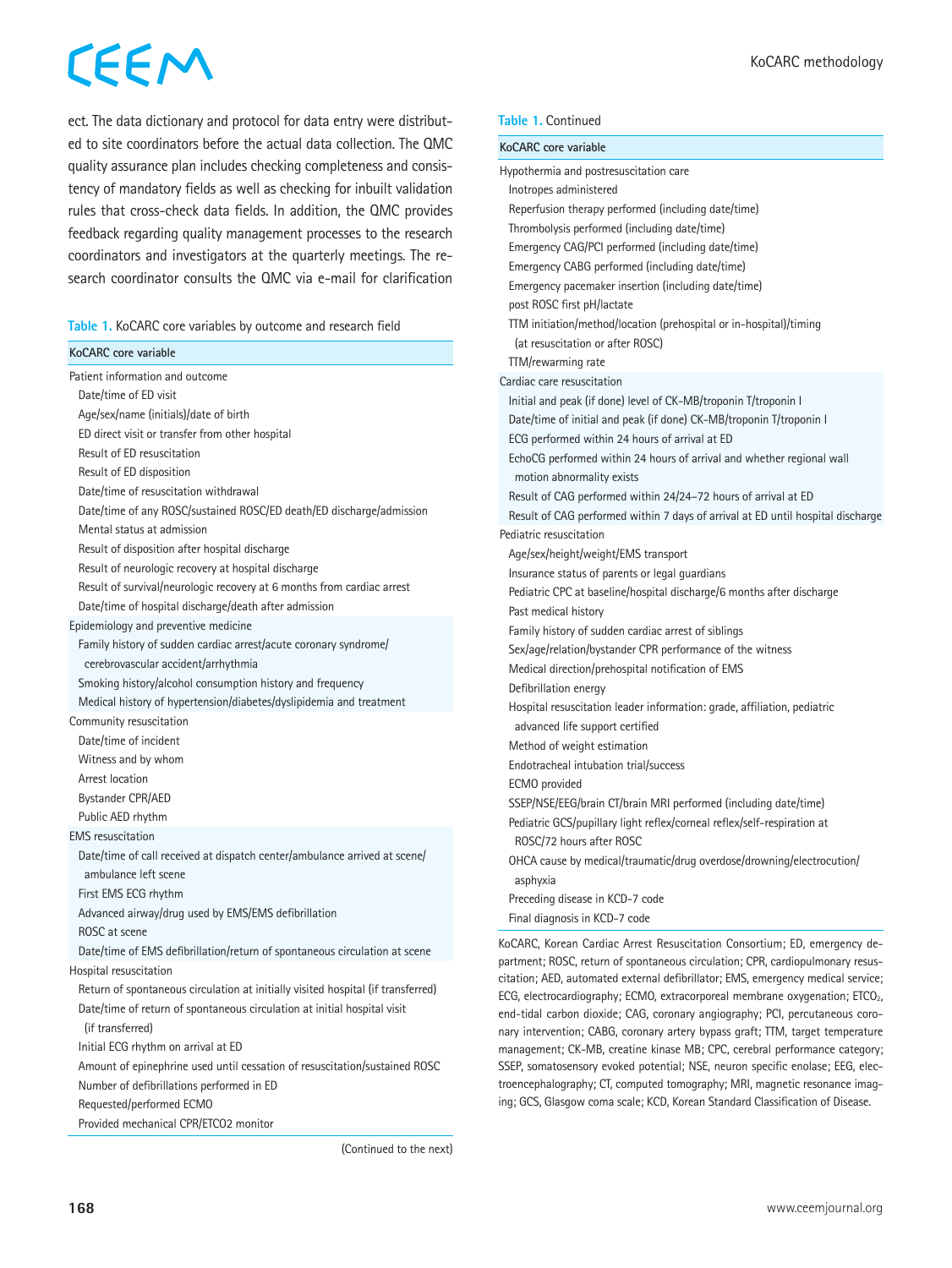### when they are unable to objectively define coding elements.

Epidemiologic, community, and EMS information is collected by interviewing family members and ambulance crews. Information not obtained via interview is collected from the Emergency Medical Service Cardiac Registry. Research coordinators at each participating ED gather laboratory test and cardiac intervention results via medical record review. For survivors, the prognosis after 6 months from the event is assessed through telephone interviews with the survivors or their family members.

### *Human subjects ethical issues*

The KoCARC data collecting protocol was reviewed and approved by each participating hospital's institutional review board (IRB). Most IRBs waived informed consent, but some required informed consent to use personal information such as telephone numbers used for the 6-month follow-up survey of neurologic recovery. Some hospitals required informed consent for pediatric resuscitation information.

### *Variables measured*

The KoCARC registry consists of seven research fields categorized by OHCA risk and prognostic factors. Each field has core and optional variables. Core variables are listed in Table 1.

### *Core variables by research field*

#### Epidemiology and preventive medicine

The family history of cardiovascular disease and sudden cardiac arrest is collected up to second-degree family members through family member interview or medical record review. Health behaviors, including smoking and alcohol drinking, and medical history including hypertension, diabetes mellitus, dyslipidemia and their treatment methods are also collected.

### Community resuscitation

The time of OHCA occurrence, witness status, place of arrest, initial arrest electrocardiography (ECG) rhythm, and bystander cardiopulmonary resuscitation (CPR) information is collected through medical record review or from interviews of the ambulance crew. The initial arrest ECG rhythm is defined as the rhythm recorded in the public automatic external defibrillator if one is used. Otherwise, the initial arrest rhythm is primarily the initial EMS-monitored rhythm.

### EMS resuscitation

EMS variables, including EMS response interval variables, EMS first monitored ECG rhythm, and types of advance procedures performed, are collected via the EMS Cardiac Arrest Registry or

## CEEM

ambulance crew interviews. Prehospital return of spontaneous circulation (ROSC) is collected as a prehospital outcome variable.

### Hospital resuscitation

The amount of epinephrine used throughout ED resuscitation, initial hospital ECG, and initiation of extracorporeal membrane oxygenation (ECMO) is collected through medical record review. Information regarding ROSC in OHCA patients transferred from other hospitals is also collected.

### Hypothermia and postresuscitation care

Timing and methods of coronary reperfusion therapy and target temperature management (TTM) to enhance survival and prognosis after ROSC is collected via medical record review.

### Cardiac care resuscitation

Laboratory test and coronary angiography results are collected. For laboratory results, initial and peak values (if done) of creatine kinase MB, troponin I, and troponin T are collected. Coronary angiography results include the anatomic lesion and type of stenosis.

### Pediatric resuscitation

Information is collected on pediatric risk factors including premature birth, medical history, baseline cerebral performance category (CPC), family history of sudden cardiac arrest of sibling, participating physician's level at ED resuscitation, presumed etiology of cardiac arrest, result of prognostic tests after ROSC, and outcome. The 6-month follow-up CPC is also collected via telephone interview after IRB approval.

### *Outcome measures*

The outcome data collected are survival to hospital discharge and neurologic recovery at hospital discharge. Hospital outcome includes date and time of death or discharge. Neurologic status is assessed using CPC with good neurologic recovery defined as CPC 1 or 2. The neurologic status of survivors after 6 months from the arrest event is also collected.

### *Sample size and planned data analysis*

The sample size for each potential risk factor evaluated for association with better survival will be computed based on the study proposal with a type I error of 0.05 and power of 80% or 90%. Participating sites (or investigators) will be provided with preliminary estimates of risk factors and predictors for outcomes from data collected for the purpose of planning the research. Data analysis will be performed based on the study proposal established during the study planning stage.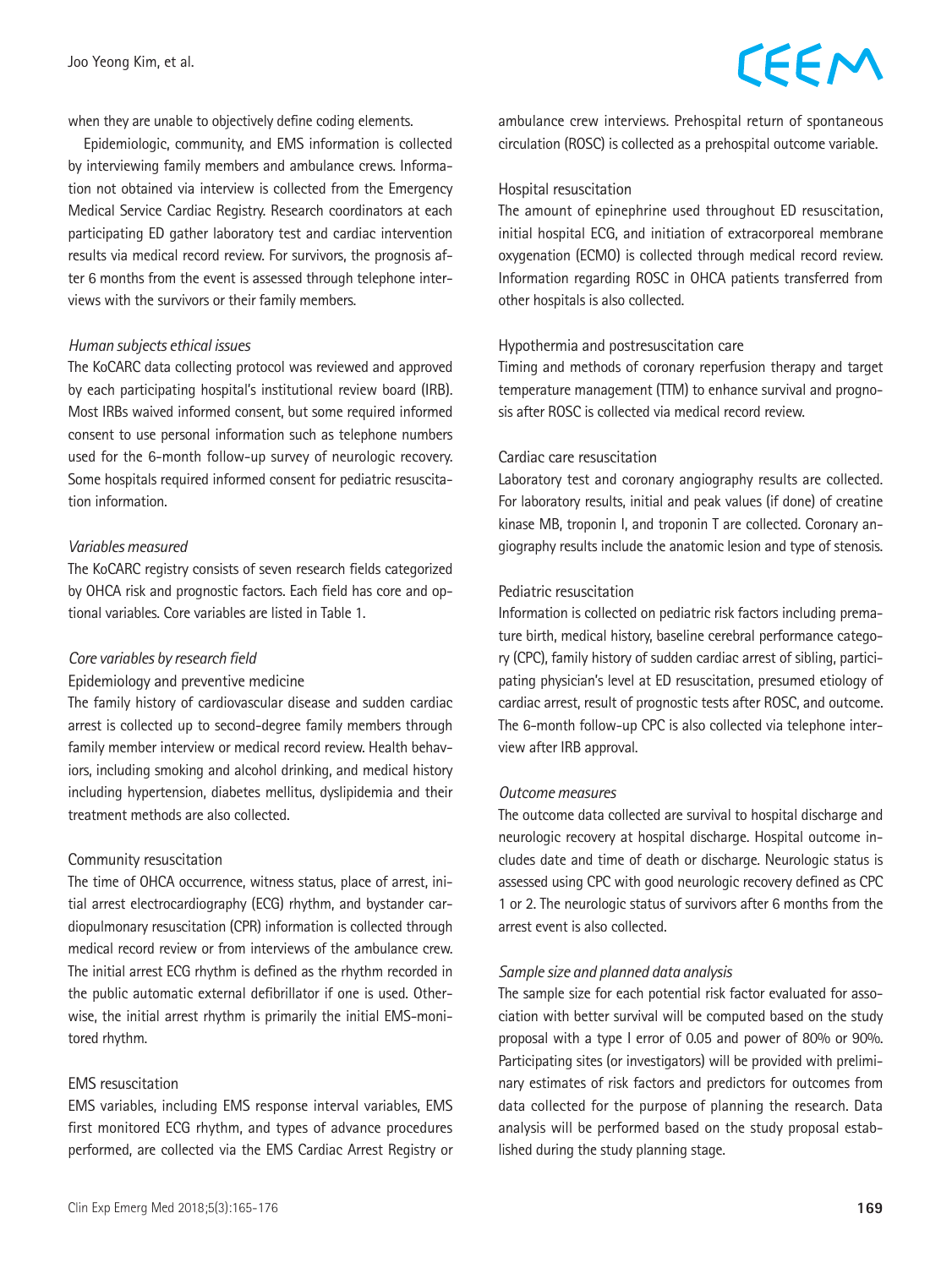

**Fig. 2.** Flow chart of study proposal to be accepted as an official Korean Cardiac Arrest Resuscitation Consortium (KoCARC) research agenda.

**Table 2.** Numbers of cardiac-etiology OHCA patients transported to Ko-CARC participating hospitals in 2015 according to national OHCA data (provided by the KCDC)

| Administrative region | All    | <b>KoCARC</b>  |
|-----------------------|--------|----------------|
| All                   | 22,079 | 7,293 (33.0)   |
| Seoul                 | 3,889  | $2,272$ (58.4) |
| Busan                 | 1,475  | 265 (18.0)     |
| Daegu                 | 1,009  | 490 (48.6)     |
| Incheon               | 1,206  | 574 (47.6)     |
| Gwangju               | 514    | 106 (20.6)     |
| Daejeon               | 647    | 217 (33.5)     |
| Ulsan                 | 379    | 76 (20.1)      |
| Gyeonggi              | 4,491  | 1,950 (43.4)   |
| Gangwon               | 1,013  | 412 (40.7)     |
| Chungbuk              | 832    | 83 (10.0)      |
| Chungnam              | 1,042  | 195 (18.7)     |
| Jeonbuk               | 942    | 149 (15.8)     |
| Jeonnam               | 1,067  | 0(0.0)         |
| Gyeongbuk             | 1,550  | 101(6.5)       |
| Gyeongnam             | 1,522  | 291 (19.1)     |
| Jeju                  | 463    | 112 (24.2)     |

Values are presented as number or number (%).

FFN

OHCA, out-of-hospital cardiac arrest; KoCARC, Korean Cardiac Arrest Resuscitation Consortium; KCDC, Korean Centers for Disease Control and Prevention.

Descriptive analyses comparing outcomes of patients exposed or not exposed to risk factors will be reported using the chisquare test or Wilcoxon rank-sum test as appropriate. The categories with sparse data will be grouped together in biologically meaningful ways. The main data analysis will be performed based on the study hypothesis. Regarding certain outcome variables



**Fig. 3.** Data collection by month. OHCA, out-of-hospital cardiac arrest.

such as survival to discharge, good neurologic outcome, or 6-month survival, multivariate logistic regression will be performed with a priori selection of clinically important covariates.

### **Study proposal process**

To qualify as a research network and to improve the level of evidence in the field of cardiac arrest and/or CPR, the KoCARC recruits research subjects from individual researchers or participating hospitals. Any researcher willing to conduct research submits a study proposal to the secretariat as appropriate for the study method (Appendices 1 and 2). The secretariat reviews the study proposal for completeness of the essential information and provides feedback to the researchers. After the secretariat review, the proposal is sent to each appropriate research committee, the Data Safety and Monitoring Board Committee, the Security and Ethics Committee, and finally to the Steering Committee for final approval. A selected research subject is announced as an official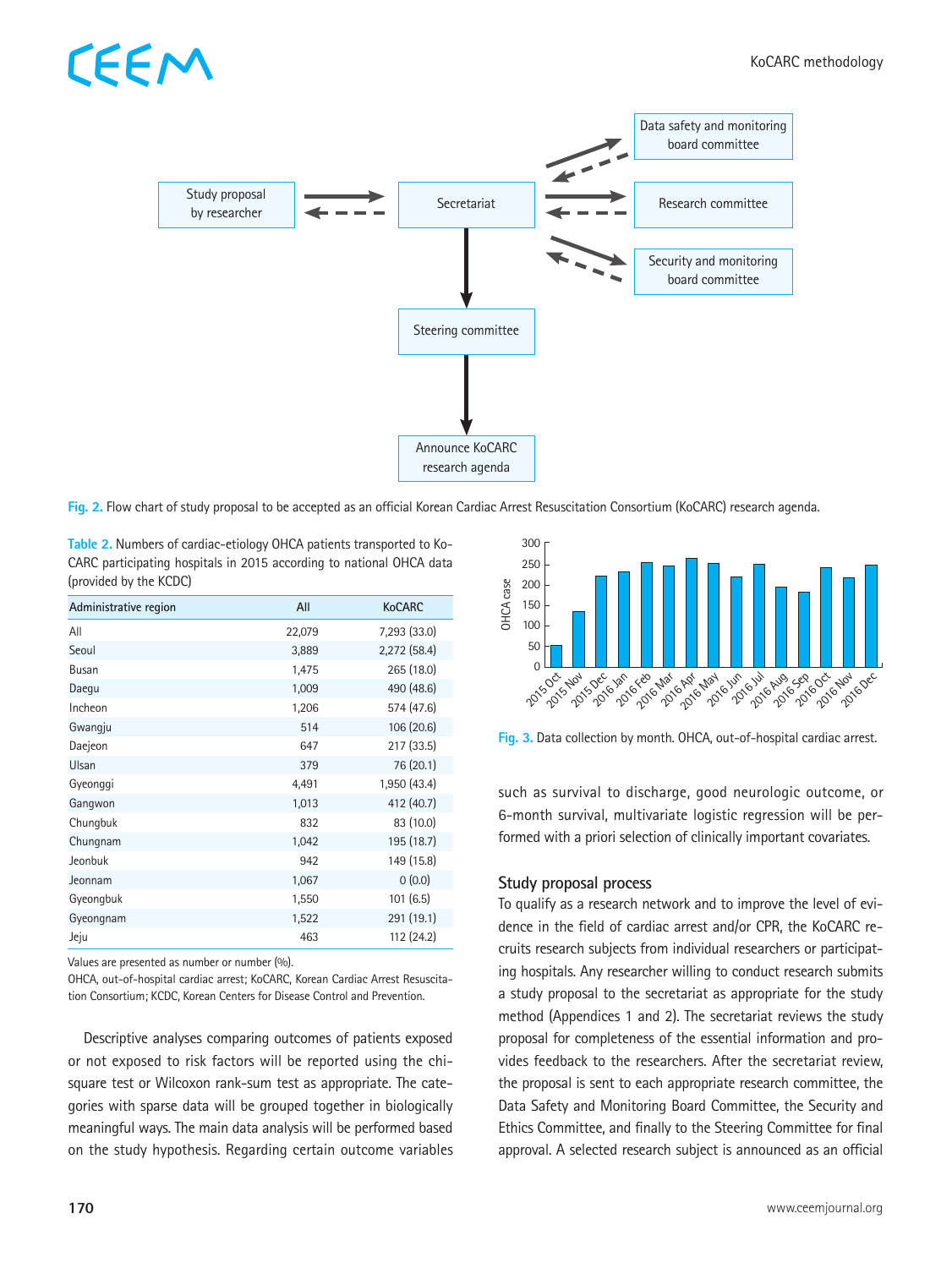**Table 3.** Characteristics of KoCARC data from October 2015 to December 2016

| <b>Characteristics</b>             | Value         |
|------------------------------------|---------------|
| All                                | 3,187 (100.0) |
| Sex, male                          | 2,073(65.0)   |
| Age                                | 69 (55-79)    |
| Witness                            | 1,924(60.4)   |
| Witnessed or found by layperson    | 2,776 (87.1)  |
| Arrest at public place             | 672 (21.1)    |
| <b>Bystander CPR</b>               | 1,553 (48.7)  |
| Bystander AED applied              | 70(2.2)       |
| Prehospital shockable ECG          | 579 (18.2)    |
| Call to scene interval             | $7(5-10)$     |
| Scene Resuscitation interval       | $11(7-17)$    |
| Scene to hospital interval         | $10(7-15)$    |
| Survival to discharge              | 365(11.5)     |
| Good neurologic recovery (CPC 1-2) | 248(7.8)      |

Values are presented as number (%) or median (lower quartile–upper quartile). KoCARC, Korean Cardiac Arrest Resuscitation Consortium; CPR, cardiopulmonary resuscitation; AED, automated external defibrillator; ECG, electrocardiography; CPC, cerebral performance category.

research agenda of the KoCARC to all participating researchers. The process of the study proposal accepted as an official KoCARC study agenda is shown in Fig. 2.

### **Progress to date**

Sixty-two hospitals from all provinces except Jeonnam Province volunteered to participate in the KoCARC. All participating EDs are designated as local or regional emergency medical centers which constitute the top two levels of EDs legislated by law. National OHCA data collected by the Korean Centers for Disease Control and Prevention show that 33.0% of EMS-treated patients with OHCA of cardiac etiology are captured in the registry. OHCA patients transported to KoCARC participating hospitals located in metropolitan cities such as Seoul, Daegu, and Incheon comprise 58.4%, 48.6%, and 47.6% of all cardiac etiology OHCA cases. The proportion of the study population captured in participating hospitals in 2015 is shown in Table 2.

Web-based data collection started in October 2015, and by December 2016, 32 hospitals had enrolled 3,187 cases in the Ko-CARC registry. Regarding the first 2 months as the protocol implementation period, 200 to 250 cases per month were consistently captured throughout 2016, as shown in Fig. 3.

Characteristics of the initially collected KoCARC data are shown in Table 3. Among the 3,187 OHCA cases, bystander CPR was performed in 48.7% and a public access automatic external defibrillator was applied in 2.2% of cases. Furthermore, 11.5% of patients survived to discharge and 7.8% recovered with a good neurologic outcome. Because most of the participating hospitals are regional

**Table 4.** In-hospital intervention performed for OHCA patients who survived to admission

| In-hospital intervention | <b>Admitted OHCA</b> |  |
|--------------------------|----------------------|--|
|                          |                      |  |
| All                      | 841 (100.0)          |  |
| TPA thrombolysis         | 91(10.8)             |  |
| PCI performed            | 124 (14.7)           |  |
| CABG performed           | 10(1.2)              |  |
| Pacemaker inserted       | 13(1.5)              |  |
| <b>ICD</b> inserted      | 27(3.2)              |  |
| TTM performed            | 274 (32.6)           |  |

Values are presented as number (%).

OHCA, out-of-hospital cardiac arrest; TPA, tissue plasminogen activator; PCI, percutaneous coronary intervention; CABG, coronary artery bypass graft; ICD, implantable cardioverter defibrillator; TTM, target temperature management.

or local emergency medical centers that provide high-quality resuscitation and comprehensive postresuscitation care, survival outcome is higher than has been previously reported.

Table 4 shows in-hospital interventions provided for patients surviving to admission. Among admitted patients, primary percutaneous coronary intervention (PCI) was performed in 14.7% and TTM in 32.6% of patients.

### **Potential benefit and future plans**

The KoCARC is a volunteer-based, low-cost model of a research network that will provide long-term data needed to perform research to improve OHCA survival. Ultimately, this platform system will facilitate research using the infrastructure provided by the consortium to conduct studies to strengthen not yet proven but critical links in the chain of survival. We are planning to implement the proposed agendas and concurrently perform randomized controlled trials to address important epidemiologic and clinical questions regarding cardiac arrest. The findings resulting from such research may influence and improve public health.

### **DISCUSSION**

Currently, there is little evidence from randomized controlled trials to lead us to the best strategy for improving outcomes of OHCA.10 Awareness of such issues emphasizes the importance of large-scale research networks and the importance of uniformly collected data, which can objectively compare the effects of resuscitation interventions.

To the best of our knowledge, this is the largest volunteerbased research network of OHCA in Korea. Currently, in December 2016, 62 hospitals have expressed interest in participating in Ko-CARC and 32 hospitals are actively inputting data. Throughout 15 months of data collection, we have been able to acquire highquality information on the risk, care, process, and outcome of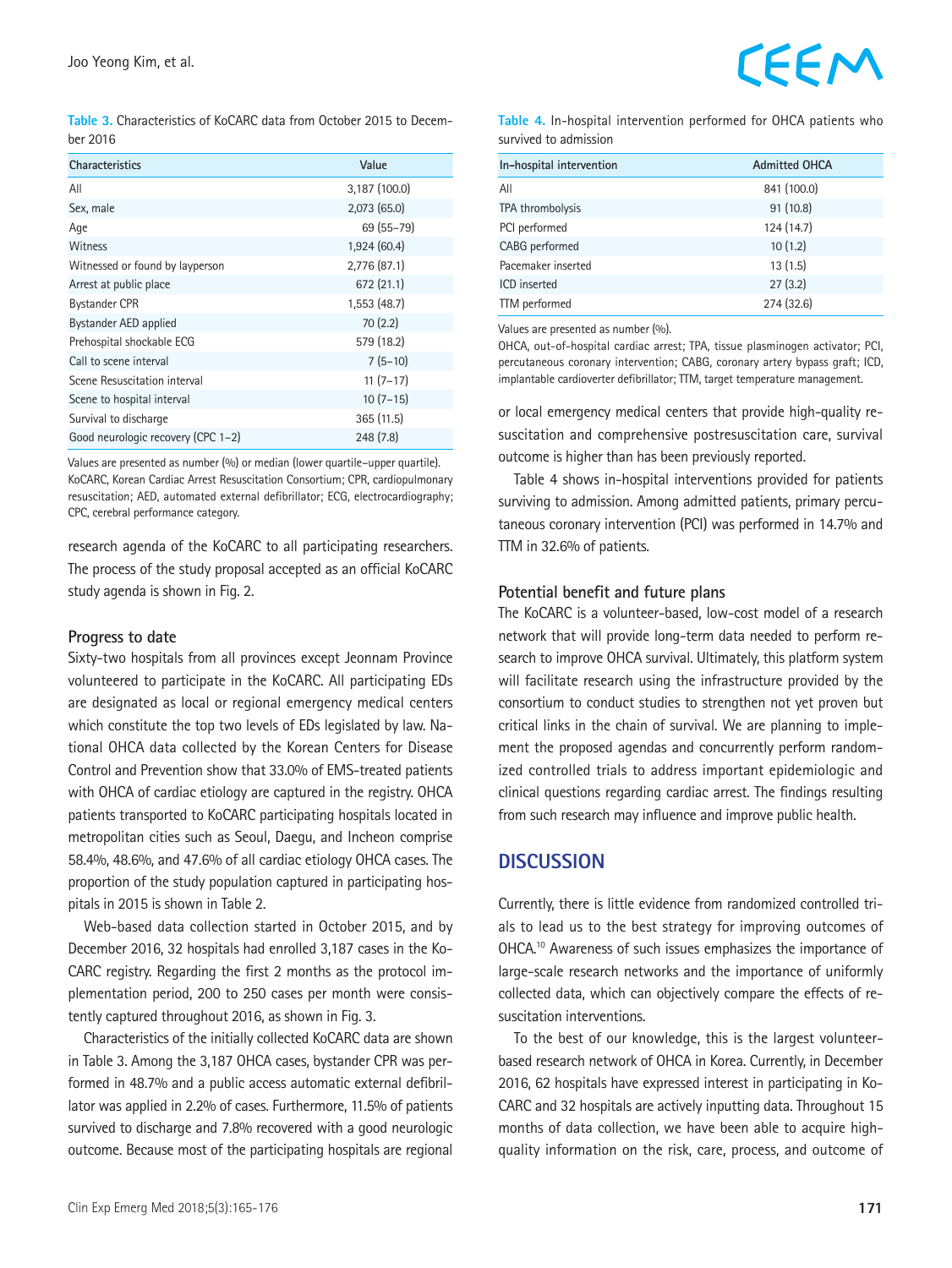### 3,187 unique OHCA cases.

The fact that the KoCARC registry provides the platform and infrastructure necessary to acquire the evidence to identify the missing links in the chain of survival makes it equal in significance to the ROC.<sup>8</sup> However, compared with the diverse regional EMS and dispatch systems and diverse organizations that input data to the ROC database, the KoCARC collects prehospital variables from the uniform fire-based EMS system, and data are registered on a hospital basis. In Korea, as prehospital termination of resuscitation is not legally possible, all OHCA cases included in the KoCARC are transported to hospitals. Therefore, the hospitalbased data collection system of the KoCARC is the most efficient and feasible method to capture cases. Furthermore, each participating hospital has a designated local research coordinator responsible for data collection and participates in quality assurance of collected data.

It is well-known that high-quality CPR at the community and EMS level is important for increasing survival of OHCA.11-13 Recently, emphasis has been put on the fifth chain of survival, postresuscitation care. Research demonstrating that active postresuscitation care improves neurologic outcomes<sup>14</sup> has been published, and the American Heart Association guidelines have been updated to recommend selecting a temperature between 32°C and 36°C for comatose post ROSC patients compared with 32°C to 34°C in the 2010 quidelines.<sup>15</sup> Active emergent PCI for OHCA survivors without ST elevation has shown favorable neurologic outcomes<sup>16</sup> and a delayed arrest to PCI interval was associated with poor survival outcomes after OHCA.17 Previous OHCA registries, which had the goal of public health surveillance, has limitations in collecting in-depth in-hospital procedure data except for hospital outcomes. The Cardiac Arrest Registry to Enhance Survival collects five data elements from hospitals: ED outcome, receiving hospital outcome, patient disposition, CPC at discharge, simple measurement of functional status, and use of hypothermia.<sup>7</sup> The Pan-Asian Resuscitation Outcome Study collects hospital outcome as a core variable, but hospital resuscitation and intervention are collected as optional variables.<sup>5</sup> The KoCARC, on the other hand, is a research-based registry and prospectively collects data on intra-CPR interventions such as ECMO, mechanical CPR, and rates of epinephrine use along with postresuscitation data including the method and timing of coronary reperfusion therapy and detailed information on the method and timing of hypothermia management as core variables. All of these data will allow investigation of outcomes based on interventions. Furthermore, as the vast majority of the participating hospitals are capable of providing comprehensive postresuscitation care, the KoCARC will collect in-depth and high-quality data on hospital intervention.

There is growing interest in the long-term outcomes of patients surviving OHCA. Studies have reported that CPC at hospital discharge was associated with long-term survival outcomes $18-20$ and that neurologic recovery was rare in patients with CPC 3 or 4 more than 6 months after cardiac arrest.<sup>21</sup> Several studies have evaluated long-term outcomes of OHCA survivors using a small sample or one center.<sup>22-24</sup> However, the KoCARC collects data on the neurologic status of OHCA patients 6 months after cardiac arrest by telephone interview with survivors or their primary caregivers. Although IRB approval at each participating site will be needed, it will be meaningful to conduct long-term follow-up of OHCA survivors on a multicenter scale.

The current study has several limitations. First, indications for applying in-hospital interventions, such as ECMO, TTM, or PCI, are not standardized between the participating hospitals. Although most of the hospitals may follow the current CPR guidelines, limitations of resources or patient/guardian characteristics affect treatment intensity. Second, missing or incomplete data or unrecognized variables may confound the results. We tried to minimize this risk by implementing quality assurance data checks built into the data entry system and also by off-line periodic quality assurance meetings with local designated coordinators. However, there are still missing values for some variables. Third, the IRB approval status of each hospital is different such that collection of data on pediatric resuscitation or 6-month follow-up data is limited in some hospitals. This may lead to incomplete data for some cases. Finally, like all observational studies, causal inference cannot be established, but only associations between risk factors and outcomes. Cautious interpretation is needed for the results. However, if observational studies are carefully conducted, the estimated effects may be consistent with the results of clinical trials.

In conclusion, the KoCARC is a voluntary, hospital-based collaborative research network that has constructed a stable data collecting system that provides a platform for investigating the missing links in the chain of survival. This article will serve as a reference for subsequent KoCARC manuscripts and for the core data elements collected in the study.

## **CONFLICT OF INTEREST**

No potential conflict of interest relevant to this article was reported.

## **ACKNOWLEDGMENTS**

This consortium was supported by the Korean Centers for Disease Control and Prevention during the organizing stage. Currently,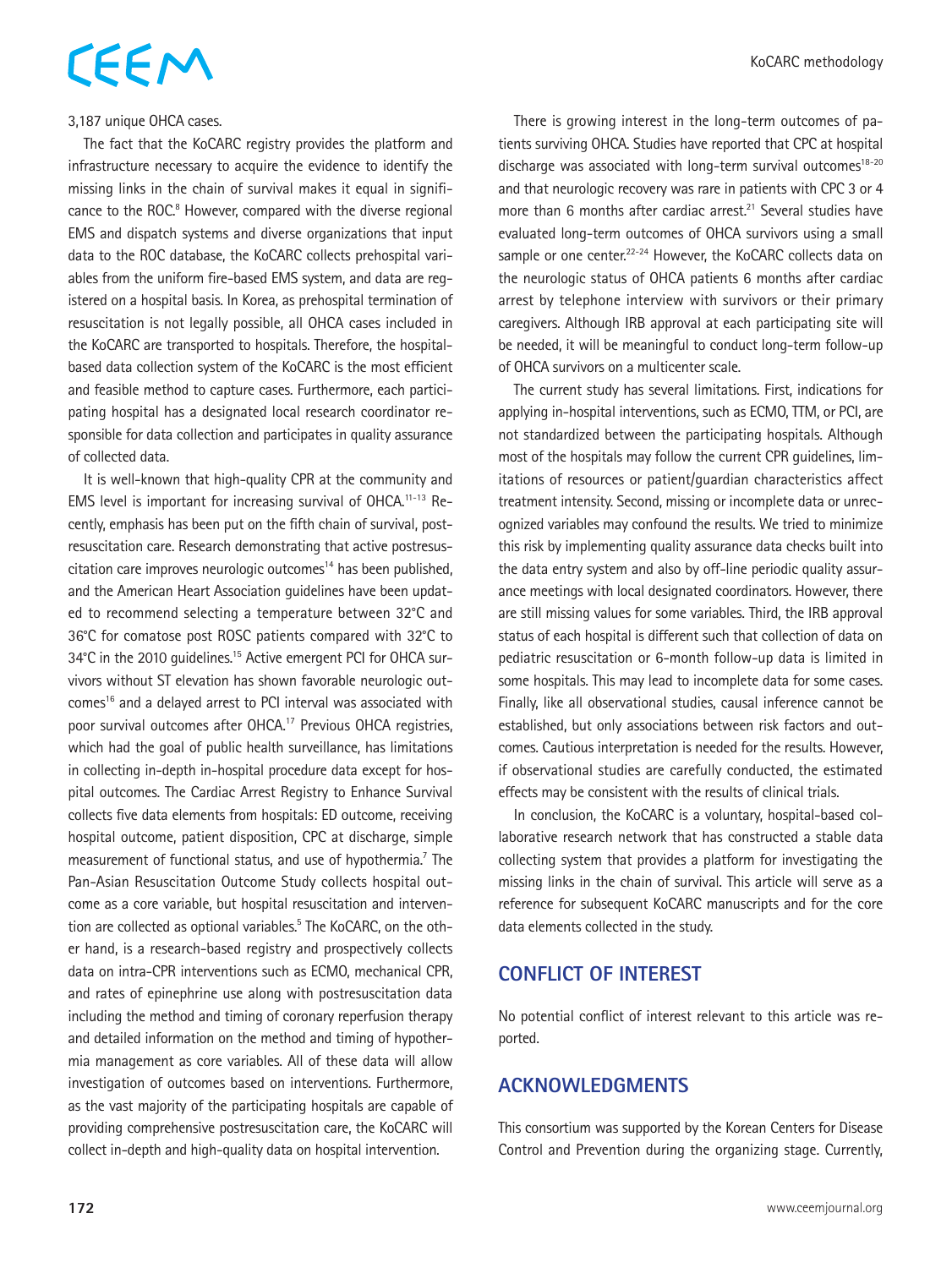KoCARC is partly supported by the Korean Association of Cardiopulmonary Resuscitation.

We would like to acknowledge and thank to members of Secretariat: Jeong Ho Park (Seoul National University hospital), Sun Young Lee (Seoul National University hospital), Jung Eun Kim (Seoul National University hospital), Na Young Kim (Seoul National University hospital), Min Ji Kwon (Seoul National University hospital); and to investigators from all participating hospitals in KoCARC: Myoung Chun Kim (Kyung Hee University Hospital at Gangdong), Sang Kuk Han (Kangbuk Samsung Medical Center), Kwang Je Baek (Konkuk University Medical Center), Han Sung Choi (Kyung Hee University Hospital), Sung Hyuk Choi (Korea University Guro Hospital), Ik Joon Jo (Samsung Medical Center), Jong Whan Shin (SMG-SNU Boramae Medical Center), Sang Hyun Park (Seoul Medical Center), In Cheol Park (Yonsei University Severance Hospital), Chul Han (Ewha Womans University Mokdong Hospital), Chu Hyun Kim (Inje University Seoul Paik Hospital), Gu Hyun Kang (Hallym University Kangnam Sacred Heart Hospital), Tai Ho Im (Hanyang University Seoul Hospital), Seok Ran Yeom (Pusan National University Hospital), Jae Hoon Lee (Dong-A University Hospital), Ha Young Park (Inje University Haeundae Hospital), Jeong Bae Park (Kyungpook National University Hospital), Sung Jin Kim (Keimyung University Dongsan Medical Center), Kyung Woo Lee (Daegu Catholic University Medical Center), Woon Jeong Lee (The Catholic University of Korea Incheon ST. Mary's Hospital), Sung Hyun Yun (Catholic Kwandong University), Ah Jin Kim (Inha University Hospital), Kyung Woon Jeong (Chonnam National University Hospital), Sun Pyo Kim (Chosun University Hospital), Jin Woong Lee (Chungnam National University Hospital), Sung Soo Park (Konyang University Hospital), Ryeok Ahn (Konyang University Hospital), Kyoung Ho Choi (The Catholic University of Korea Uijeongbu ST. Mary's Hospital), Young Gi Min (Ajou University Hospital), In Byung Kim (Myongji Hospital), Ji Hoon Kim (The Catholic University of Korea Buchen ST.Mary's Hospital), Seung Chul Lee (Dongguk University Ilsan Hospital), Young Sik Kim (Bundang Jesaeng General Hospital), Hun Lim (Soonchunhyang University Bucheon Hospital), Jin Sik Park (Sejong Hospital), Jun Seok Park (Inje University Ilsan Paik Hospital), Dai Han Wi (Wonkwang University Sanbon Hospital), Ok Jun Kim (Cha University Bundang Cha Hospital), Bo Seung Kang (Hanyang University Guri Hospital), You Dong Sohn (Hallym University Pyeongchon Sacred Heart Hospital), Soon Joo Wang (Hallym University Dongtan Sacred Heart Hospital), Se Hyun Oh (GangNeung Asan Hospital), Jun Hwi Cho (Kangwon National University Hospital), Mu Eob An (Hallym University Chuncheon Sacred Heart Hospital), Ji Han Lee (Chungbuk National University Hospital), Han Joo Choi (Dankook University Hospital), Jung Won Lee (Soonchunhyang University Cheonan Hospital), Tae Oh Jung (Chonbuk National University Hospital), Dai

Hai Choi (Dongguk University Gyeongju Hospital), Seong Chun Kim (Gyeongsang National University Hospital), Ji Ho Ryu (Pusan National University Yangsan Hospital ), Won Kim (Cheju Halla General Hospital), Sung Wook Song (Jeju National University Hospital).

## **REFERENCES**

- 1. Berdowski J, Berg RA, Tijssen JG, Koster RW. Global incidences of out-of-hospital cardiac arrest and survival rates: systematic review of 67 prospective studies. Resuscitation 2010;81:1479- 87.
- 2. Ro YS, Shin SD, Song KJ, et al. A trend in epidemiology and outcomes of out-of-hospital cardiac arrest by urbanization level: a nationwide observational study from 2006 to 2010 in South Korea. Resuscitation 2013;84:547-57.
- 3. Herlitz J, Ekstrom L, Wennerblom B, Axelsson A, Bang A, Holmberg S. Prognosis among survivors of prehospital cardiac arrest. Ann Emerg Med 1995;25:58-63.
- 4. Stiell IG, Wells GA, DeMaio VJ, et al. Modifiable factors associated with improved cardiac arrest survival in a multicenter basic life support/defibrillation system: OPALS Study Phase I results. Ontario Prehospital Advanced Life Support. Ann Emerg Med 1999;33:44-50.
- 5. Ong ME, Shin SD, Tanaka H, et al. Pan-Asian Resuscitation Outcomes Study (PAROS): rationale, methodology, and implementation. Acad Emerg Med 2011;18:890-7.
- 6. Grasner JT, Lefering R, Koster RW, et al. EuReCa ONE-27 Nations, ONE Europe, ONE Registry: a prospective one month analysis of out-of-hospital cardiac arrest outcomes in 27 countries in Europe. Resuscitation 2016;105:188-95.
- 7. McNally B, Stokes A, Crouch A, Kellermann AL; CARES Surveillance Group. CARES: Cardiac Arrest Registry to Enhance Survival. Ann Emerg Med 2009;54:674-83.
- 8. Morrison LJ, Nichol G, Rea TD, et al. Rationale, development and implementation of the Resuscitation Outcomes Consortium Epistry-Cardiac Arrest. Resuscitation 2008;78:161-9.
- 9. Perkins GD, Jacobs IG, Nadkarni VM, et al. Cardiac arrest and cardiopulmonary resuscitation outcome reports: update of the Utstein resuscitation registry templates for out-of-hospital cardiac arrest. A statement for healthcare professionals from a task force of the International Liaison Committee on Resuscitation (American Heart Association, European Resuscitation Council, Australian and New Zealand Council on Resuscitation, Heart and Stroke Foundation of Canada, InterAmerican Heart Foundation, Resuscitation Council of Southern Africa, Resuscitation Council of Asia); and the American Heart Association Emergency Cardiovascular Care Committee and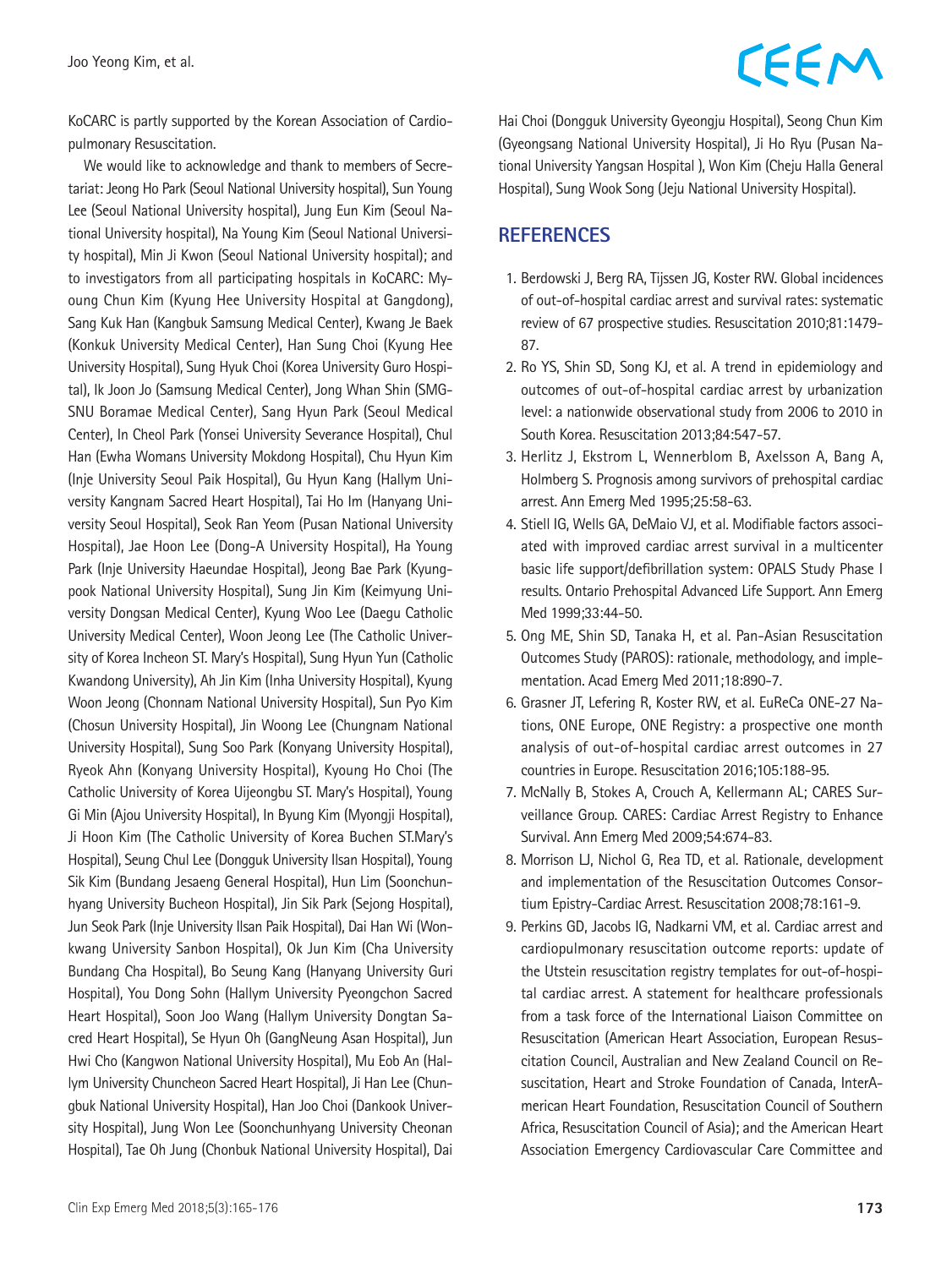the Council on Cardiopulmonary, Critical Care, Perioperative and Resuscitation. Resuscitation 2015;96:328-40.

- 10. Nichol G, Steen P, Herlitz J, et al. International Resuscitation Network Registry: design, rationale and preliminary results. Resuscitation 2005;65:265-77.
- 11. Cummins RO, Eisenberg MS, Hallstrom AP, Litwin PE. Survival of out-of-hospital cardiac arrest with early initiation of cardiopulmonary resuscitation. Am J Emerg Med 1985;3:114-9.
- 12. Margey R, Browne L, Murphy E, et al. The Dublin cardiac arrest registry: temporal improvement in survival from out-of-hospital cardiac arrest reflects improved pre-hospital emergency care. Europace 2011;13:1157-65.
- 13. Hansen CM, Kragholm K, Granger CB, et al. The role of bystanders, first responders, and emergency medical service providers in timely defibrillation and related outcomes after out-of-hospital cardiac arrest: results from a statewide registry. Resuscitation 2015;96:303-9.
- 14. Kim JY, Shin SD, Ro YS, et al. Post-resuscitation care and outcomes of out-of-hospital cardiac arrest: a nationwide propensity score-matching analysis. Resuscitation 2013;84:1068-77.
- 15. Callaway CW, Donnino MW, Fink EL, et al. Part 8: post-cardiac arrest care. 2015 American Heart Association Guidelines Update for Cardiopulmonary Resuscitation and Emergency Cardiovascular Care. Circulation 2015;132(18 Suppl 2):S465-82.
- 16. Dumas F, Bougouin W, Geri G, et al. Emergency percutaneous coronary intervention in post-cardiac arrest patients without ST-segment elevation pattern: insights from the PROCAT II Registry. JACC Cardiovasc Interv 2016;9:1011-8.
- 17. Jeong J, Ro YS, Shin SD, Song KJ, Hong KJ, Ahn KO. Association of time from arrest to percutaneous coronary intervention with survival outcomes after out-of-hospital cardiac arrest. Resuscitation 2017;115:148-54.
- 18. Hsu CH, Li J, Cinousis MJ, et al. Cerebral performance category at hospital discharge predicts long-term survival of cardiac arrest survivors receiving targeted temperature management. Crit Care Med 2014;42:2575-81.
- 19. Phelps R, Dumas F, Maynard C, Silver J, Rea T. Cerebral Performance Category and long-term prognosis following out-ofhospital cardiac arrest. Crit Care Med 2013;41:1252-7.
- 20. Rittenberger JC, Raina K, Holm MB, Kim YJ, Callaway CW. Association between Cerebral Performance Category, Modified Rankin Scale, and discharge disposition after cardiac arrest. Resuscitation 2011;82:1036-40.
- 21. Kim YJ, Ahn S, Sohn CH, et al. Long-term neurological outcomes in patients after out-of-hospital cardiac arrest. Resuscitation 2016;101:1-5.
- 22. Lundgren-Nilsson A, Rosen H, Hofgren C, Sunnerhagen KS. The first year after successful cardiac resuscitation: function, activity, participation and quality of life. Resuscitation 2005;66:285- 9.
- 23. Raina KD, Rittenberger JC, Holm MB, Callaway CW. Functional outcomes: one year after a cardiac arrest. Biomed Res Int 2015;2015:283608.
- 24. Lim C, Verfaellie M, Schnyer D, Lafleche G, Alexander MP. Recovery, long-term cognitive outcome and quality of life following out-of-hospital cardiac arrest. J Rehabil Med 2014;46:691-7.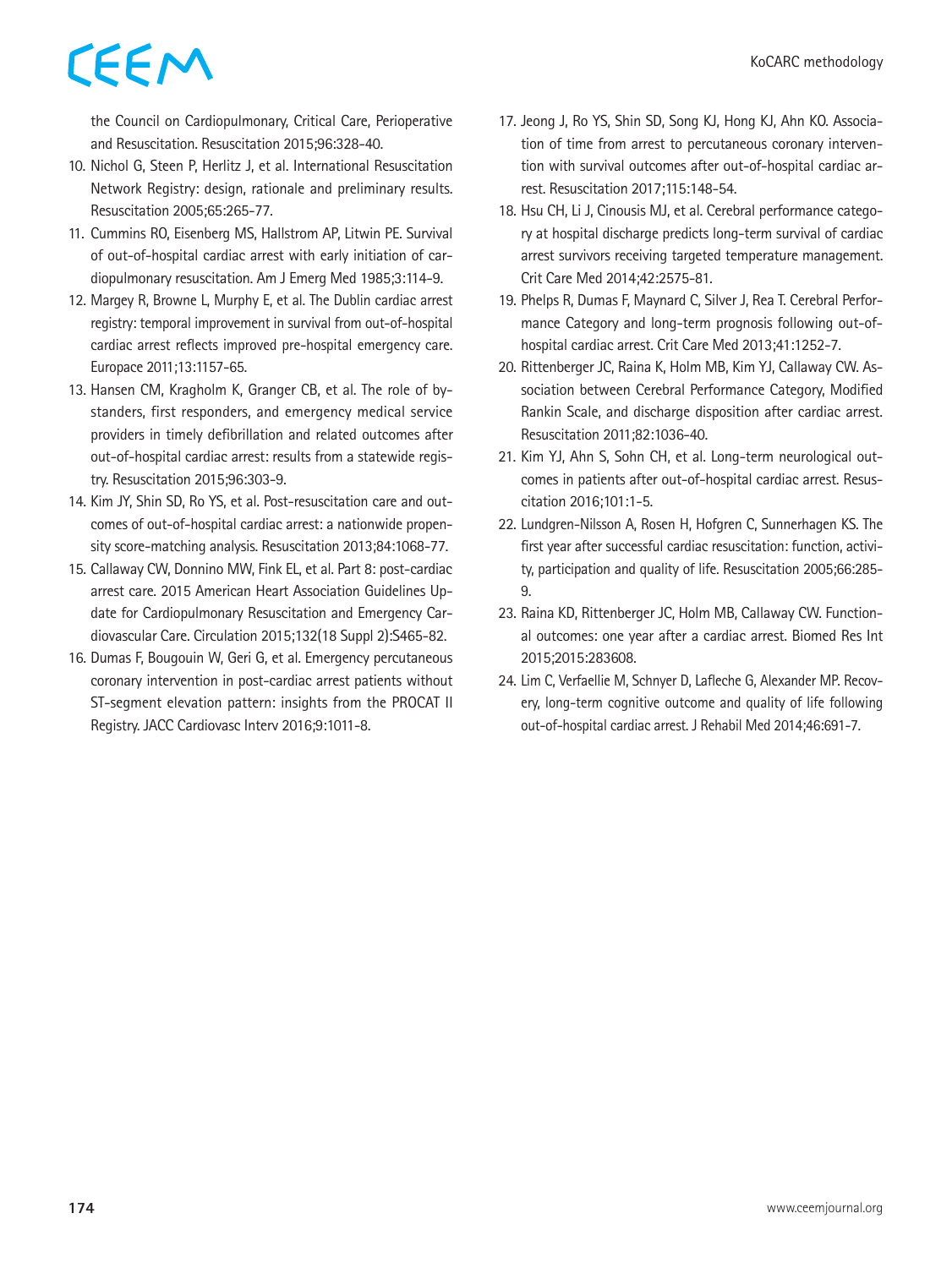

### **Appendix 1.** Study proposal form of observational study

| Item                      | Observational study content                                                                                                                                                          |                                                                                                                                                                                  |  |
|---------------------------|--------------------------------------------------------------------------------------------------------------------------------------------------------------------------------------|----------------------------------------------------------------------------------------------------------------------------------------------------------------------------------|--|
| Title                     |                                                                                                                                                                                      |                                                                                                                                                                                  |  |
| Proposer                  |                                                                                                                                                                                      |                                                                                                                                                                                  |  |
| Co-workers                |                                                                                                                                                                                      |                                                                                                                                                                                  |  |
| Institution               |                                                                                                                                                                                      |                                                                                                                                                                                  |  |
| Study design              | □ Cohort study<br>□ Case-control study<br>□ Case-series study<br>□ Cross-sectional study<br>□ Ecological study<br>□ Systemic review, meta-analysis<br>□ Other (specify:<br>$\lambda$ |                                                                                                                                                                                  |  |
| Background and objectives |                                                                                                                                                                                      |                                                                                                                                                                                  |  |
| Setting                   | Setting (committee)                                                                                                                                                                  | □ Epidemiology and prevention<br>□ Community<br>$\square$ EMS<br>□ Hospital<br>□ Hypothermia and postresuscitation care<br>$\Box$ Cardiac care resuscitation<br>$\Box$ Pediatric |  |
|                           | Location                                                                                                                                                                             |                                                                                                                                                                                  |  |
|                           | Duration                                                                                                                                                                             |                                                                                                                                                                                  |  |
| Data source               |                                                                                                                                                                                      |                                                                                                                                                                                  |  |
|                           | Inclusion criteria                                                                                                                                                                   |                                                                                                                                                                                  |  |
| Study population          | Exclusion criteria                                                                                                                                                                   |                                                                                                                                                                                  |  |
|                           | Matching criteria, if needed                                                                                                                                                         |                                                                                                                                                                                  |  |
|                           | Main exposure/intervention                                                                                                                                                           |                                                                                                                                                                                  |  |
| Variables                 | Other exposure                                                                                                                                                                       |                                                                                                                                                                                  |  |
|                           | Main outcome                                                                                                                                                                         |                                                                                                                                                                                  |  |
|                           | Potential confounders                                                                                                                                                                |                                                                                                                                                                                  |  |
| Optional variables        |                                                                                                                                                                                      |                                                                                                                                                                                  |  |
| Statistical methods       |                                                                                                                                                                                      |                                                                                                                                                                                  |  |
| Study size                |                                                                                                                                                                                      |                                                                                                                                                                                  |  |